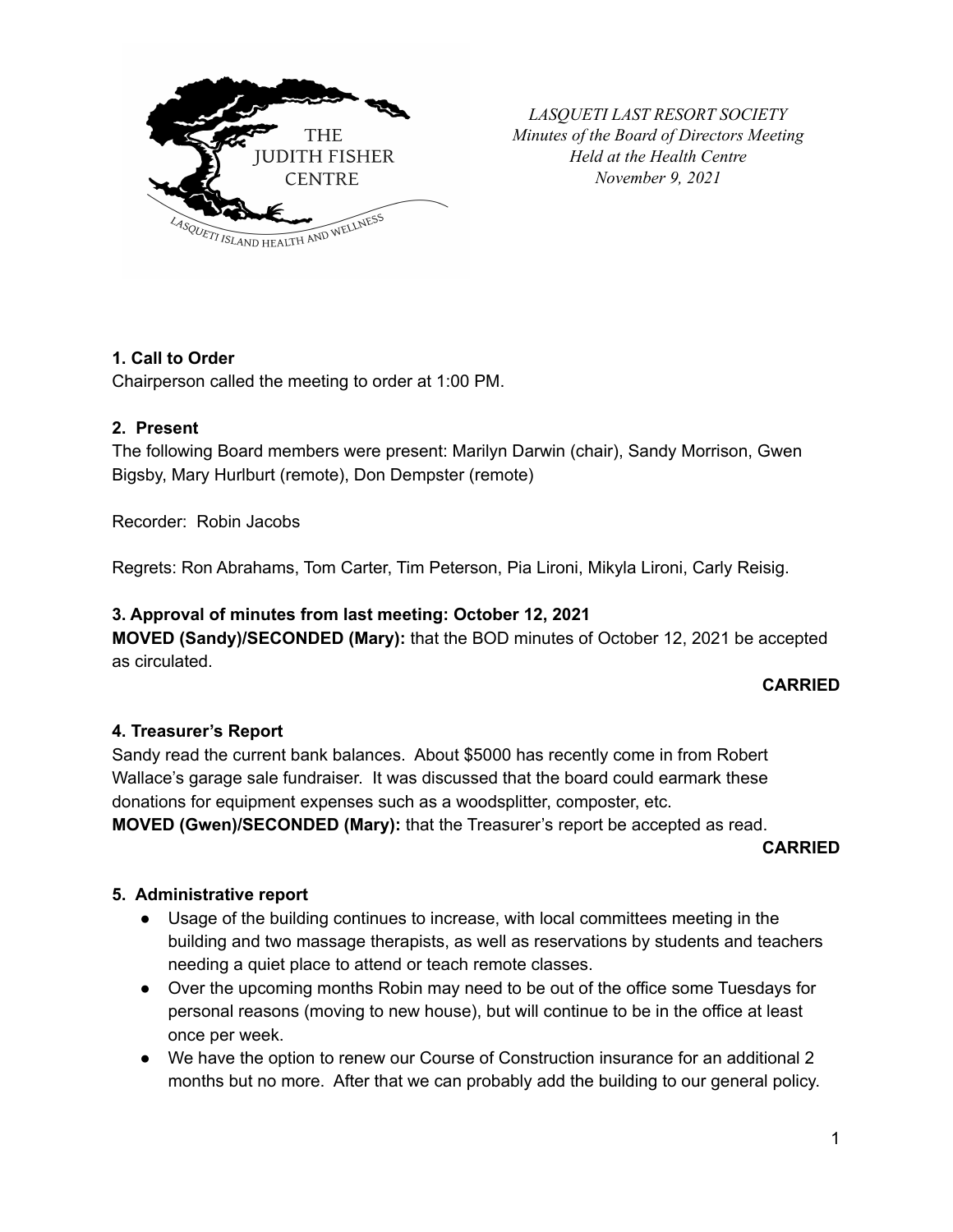Josh at Waypoint is asking for details about the building's progress and planned use. Robin will update him per building committee members' instructions.

## **6. Building Committee report**

- Completion is estimated at at least 75%, per Ray. The committee will meet next this Friday Nov. 12.
- Interior painting and soffits are completed, with much volunteer labour.
- Ray and James will continue to work on the electrical installation.
- Shirley is in Vancouver buying fixtures
- Vic will look at flooring, with samples to be evaluated by the committee.
- Gwen is taking care of coordinating snacks and lunches for volunteer crews
- Committee has judged that light tube installation is too expensive for now and won't proceed.

# **7. Elder cottage pet policy**

Mary has drafted the policy which has been emailed to all board members. In essence it allows pets on a case-by-case basis, with LLRS needing to approve each pet. If there are complaints about a pet, the owner may be asked to re-home the pet.

**For clarification:** more details about the dispute resolution process, and identification of a primary contact person for occupants.

## **8. Elder cottage occupancy fee**

General discussion about how to balance affordability with a sustainable fee structure to help LLRS continue to meet expenses and building upkeep. It was clarified that while we pay for the tank rentals, occupants will continue to pay for their own propane, while all other utilities are included in the occupancy fee.

**MOVED (Sandy)/ SECONDED (Gwen):** that the occupancy fee for the Duplex living units shall be \$750 per month.

# **CARRIED**

**MOVED (Sandy)/ SECONDED (Gwen):** That the occupancy fee for the Green Cottage be increased to \$700 per month, effective February 1, 2022, with the goal of eventually raising it to be equivalent to the duplex unit fees.

# **CARRIED**

Robin will write a letter notifying Green Cottage occupant of the fee increase, to be signed by a director. Health Committee will inform potential occupants of the duplex about the monthly fee.

## **9. Broken projector screen**

The projector screen has been over-extended and unable to retract, and now the screen has fallen out of its holder. It has been suggested that LLRS will need to buy a new screen if we wish to continue using the projector. It was noted that the projector is primarily used by other